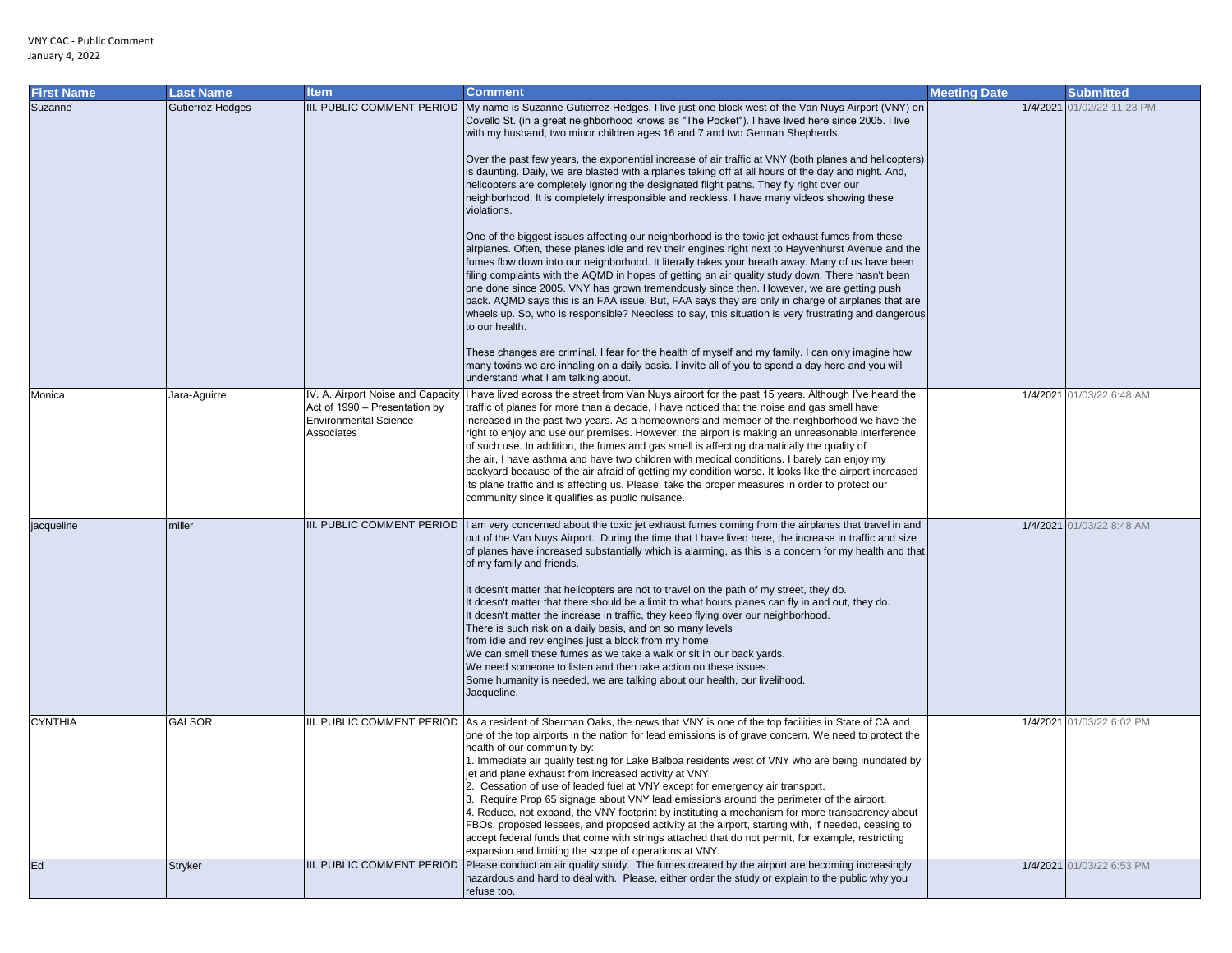| Qianliu | Chen      | IV. A. Airport Noise and Capacity<br>Act of 1990 - Presentation by<br><b>Environmental Science</b><br>Associates                         | Hi, my name is Qianliu Chen, I live with my husband Jeremy Fenske and our 1 year old son on<br>Covello street, just half of the block from the VNY airport. We moved here half year ago and love<br>this neighborhood very much. What we didn't realized until we moved here, is that how bad the<br>airpot would affect our new life.<br>As we were doing research before buying the house, the VNY airport should have curfew after<br>11pm, yet we can hear jet taking off through out the night, sometimes 3 in the morning. Not to<br>mention the black dust and fume smell. It's really frustrating that we have to keep all the windows<br>shut all the time. Some days, the air in our backyard just smell like a parking garage. It's<br>depressing that we have to worried about my boy's health even when he is just simply playing<br>outside in our own backyard.<br>As a new parent, nothing hurts more than knowing that the place we chose to live, could potentially<br>harm our kids health. With many babies born in this neighborhood, we demand a better, cleaner,<br>quiet environment for our kids to grow up with.<br>Please help us make the change: fewer or no flights after 11pm; reduce the fume exhaust, no jet<br>engine should be blowing directly towards the neighborhood. We deserve cleaner air in the<br>neighborhood, our kids depend on that.                                                                                                                                                                                                                                                                                                                                                                                                                                                                                                                                                                                                                  | 1/4/2021 01/03/22 9:45 PM  |
|---------|-----------|------------------------------------------------------------------------------------------------------------------------------------------|-------------------------------------------------------------------------------------------------------------------------------------------------------------------------------------------------------------------------------------------------------------------------------------------------------------------------------------------------------------------------------------------------------------------------------------------------------------------------------------------------------------------------------------------------------------------------------------------------------------------------------------------------------------------------------------------------------------------------------------------------------------------------------------------------------------------------------------------------------------------------------------------------------------------------------------------------------------------------------------------------------------------------------------------------------------------------------------------------------------------------------------------------------------------------------------------------------------------------------------------------------------------------------------------------------------------------------------------------------------------------------------------------------------------------------------------------------------------------------------------------------------------------------------------------------------------------------------------------------------------------------------------------------------------------------------------------------------------------------------------------------------------------------------------------------------------------------------------------------------------------------------------------------------------------------------------------------------------------------------------------------|----------------------------|
| Sue     | Steinberg | III. PUBLIC COMMENT PERIOD                                                                                                               | I have lived here, adjacent to VNY since 1986, and what has happened to our beloved airport is<br>criminal. For several months now we have been imploring the AQMD, LAWA, BOAC and the FAA<br>to do AIR QUALITY testing, as we've been plagued by toxic fumes coming from the idling jets all<br>along Hayvenhurst, as well as from the dramatic increase of (LOUD) jet traffic going all hours night<br>and day, 24/7. Too often there are times you can't breathe when outside due to the foul air from<br>the jet fumes.<br>Many of us have been filing complaints with the AQMD in hopes of getting an air quality study<br>down. There hasn't been one done since 2005. VNY has grown tremendously since then. However,<br>we are getting push back. AQMD says this is an FAA issue. But, FAA says they are only in charge<br>of airplanes that are wheels up. So, who is responsible? Needless to say, this situation is very<br>frustrating and dangerous to our health.<br>Please put on the AGENDA a motion to have an EPA study done ASAP. AQMD and LAWA need<br>to work together to make this happen. VNY has become a COMMERCIAL airport right under our<br>fume-filled noses. I implore our CAC representative WENDY SAUNDERS to please put forward a<br>motion to have a study done ASAP.<br>ALSO the helicopters are completely ignoring the designated flight paths. We know LAPD and<br>LAFD are exempt, but several others continually fly right over our neighborhood. It is completely<br>irresponsible & reckless. The problem has been called in, but of course NOTHING has happened<br>to improve this dangerous situation.<br>Several of us have filed complaints with AQMD, along with filing numerous Noise Complaints. No<br>one will take responsibility, and nothing is being done to address the growing problems as a result<br>of overgrowth and commercialization at VNY. Why should THOUSANDS of us suffer, so a few can<br>treat VNY as their own private airport? | 1/4/2021 01/03/22 11:03 PM |
| Jeremy  | Fenske    | IV. A. Airport Noise and Capacity To whom it may concern,<br>Act of 1990 - Presentation by<br><b>Environmental Science</b><br>Associates | I am a Lake Balboa resident, I live 300ft away from the airport (very close). when we bought the<br>house we were told that the airplanes taking off from Van Nuys were small private planes and they<br>stop taking off at night (NOT TRUE, I regularly see full sized jets taking off and sometimes late at<br>night 2 or 3am and all hours at night). The thing that worries me the most is the plane exhaust, the<br>planes sit idle and blast jet fumes down my street and the smell in unbearable. We have a small<br>child who likes to play outside but sometimes it's so bad I cannot let him out. In the summer I can't<br>keep my windows open without inhaling jet fumes. It is known that jet exhaust is incredibly toxic<br>when inhaled. It has been found to increase blood pressure, increase risk of lung related diseases<br>and also cancer. This is the #1 worst part about living in this great neighborhood. I'm close to<br>selling my house and moving, people live here. shame on you!                                                                                                                                                                                                                                                                                                                                                                                                                                                                                                                                                                                                                                                                                                                                                                                                                                                                                                                                                                                      | 1/4/2021 01/04/22 12:09 AM |